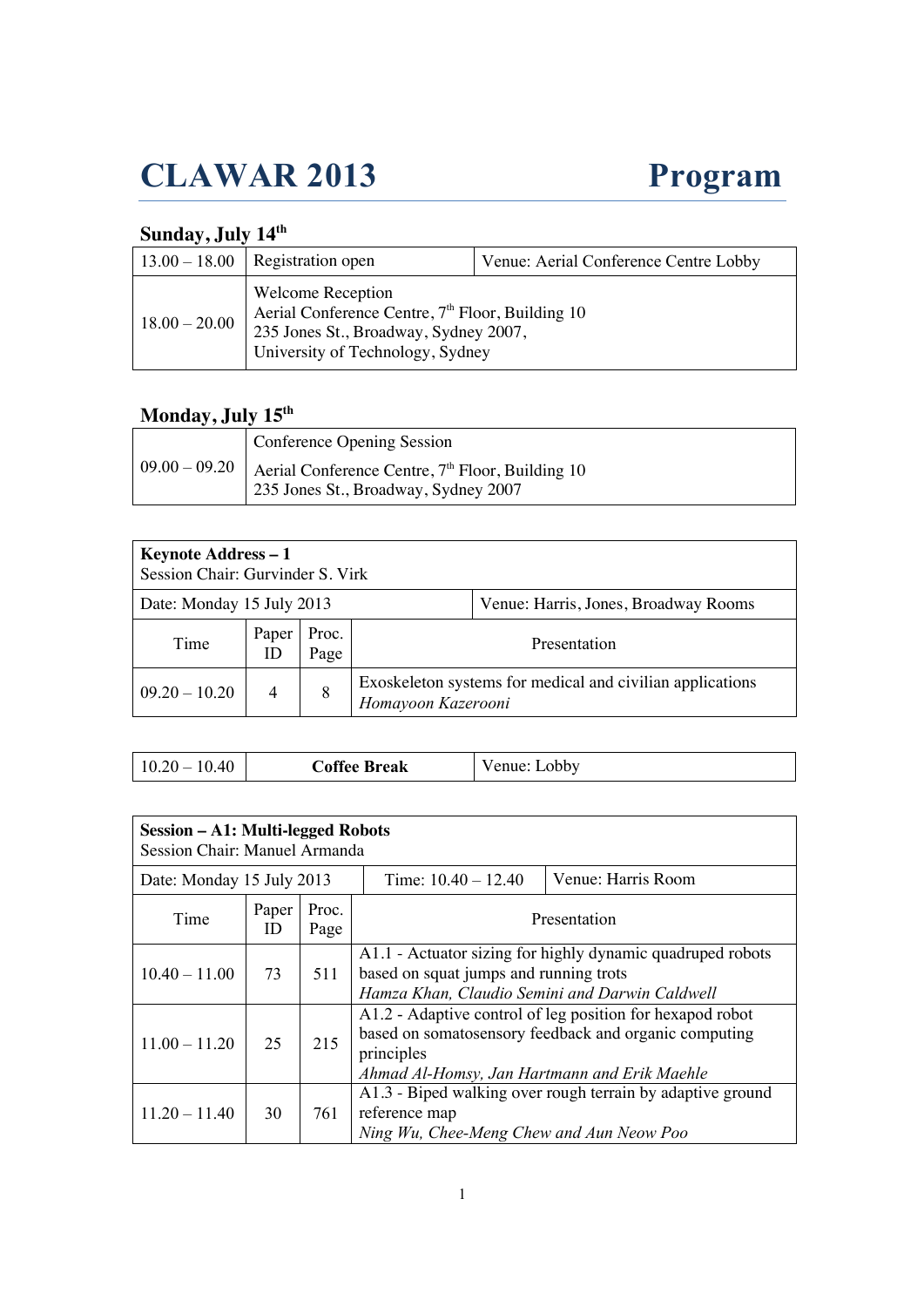| $11.40 - 12.00$ | 53  | 471 | A1.4 - Design and prototyping of active-suspension-based 4-<br>legged running robot with anteroposterior asymmetry in body<br>Kyoko Nishimura, Kazuyoshi Tsutsumi, Shinji Sakio and Koji<br>Shibuya |
|-----------------|-----|-----|-----------------------------------------------------------------------------------------------------------------------------------------------------------------------------------------------------|
| $12.00 - 12.20$ | 19  | 435 | A1.5 - Development of hexapod robot supported mechanically<br>using pneumatic rubber artificial muscles<br>Hiroki Tomori, Yusuke Hirata, Taro Nakamura and Hisashi<br>Osumi                         |
| $12.20 - 12.40$ | 100 | 709 | A1.6 - Development of a quadruped robot model in<br>simmechanics<br>Manuel Silva, Ramiro Barbosa and Tomás Castro                                                                                   |

| <b>Session – B1: Human Assist Devices</b><br>Session Chair: Abbas Dehghani |             |               |                                                                                                                                                                                                    |                                                                                                                        |
|----------------------------------------------------------------------------|-------------|---------------|----------------------------------------------------------------------------------------------------------------------------------------------------------------------------------------------------|------------------------------------------------------------------------------------------------------------------------|
| Date: Monday 15 July 2013                                                  |             |               | Time: $10.40 - 12.40$                                                                                                                                                                              | Venue: Jones Room                                                                                                      |
| Time                                                                       | Paper<br>ID | Proc.<br>Page | Presentation                                                                                                                                                                                       |                                                                                                                        |
| $10.40 - 11.00$                                                            | 74          | 93            | rehabilitation<br>Sheng Quan Xie and Yun Ho Tsoi                                                                                                                                                   | B1.1 - Variable impedance control of a parallel robot for ankle                                                        |
| $11.00 - 11.20$                                                            | 24          | 35            | B1.2 - Development of a lower extremity exoskeleton system<br>for walking assistance while load carrying<br>Wan soo Kim, Hee don Lee, Dong hwan Lim, Jung soo Han<br>and Chang soo Han             |                                                                                                                        |
| $11.20 - 11.40$                                                            | 90          | 109           | B1.3 - A simple load estimation of a patient during a standing<br>assistance motion<br>Takahiro Yamada, Daisuke Chugo, Shoyo Yokota and Hiroshi<br>Hashimoto                                       |                                                                                                                        |
| $11.40 - 12.00$                                                            | 52          | 59            | B1.4 - Actuator with adjustable-rigidity and embedded sensor<br>for an active orthosis knee joint<br>Manuel Cestari, Daniel Sanz-Merodio, Juan Carlos Arevalo,<br>Xavier Carrillo and Elena Garcia |                                                                                                                        |
| $12.00 - 12.20$                                                            | 69          | 153           | B1.5 - A comparison of a passive and variable-damping<br>controlled leg prosthesis in a simulated environment<br>Jie Zhao, Karsten Berns, Roberto Baptista and Antonio Bo                          |                                                                                                                        |
| $12.20 - 12.40$                                                            | 42          | 43            | prosthesis<br>Zahedi                                                                                                                                                                               | B1.6 - Dynamic coupling characteristics of a semi-active knee<br>Mohammed Awad, Abbass Dehgahni, David Moser and Saeed |

| Session – C1: Climbing Robots<br>Session Chair: John Billingsley |                     |      |                       |                      |
|------------------------------------------------------------------|---------------------|------|-----------------------|----------------------|
| Date: Monday 15 July 2013                                        |                     |      | Time: $10.40 - 12.20$ | Venue: Broadway Room |
| Time                                                             | Paper   Proc.<br>ID | Page | Presentation          |                      |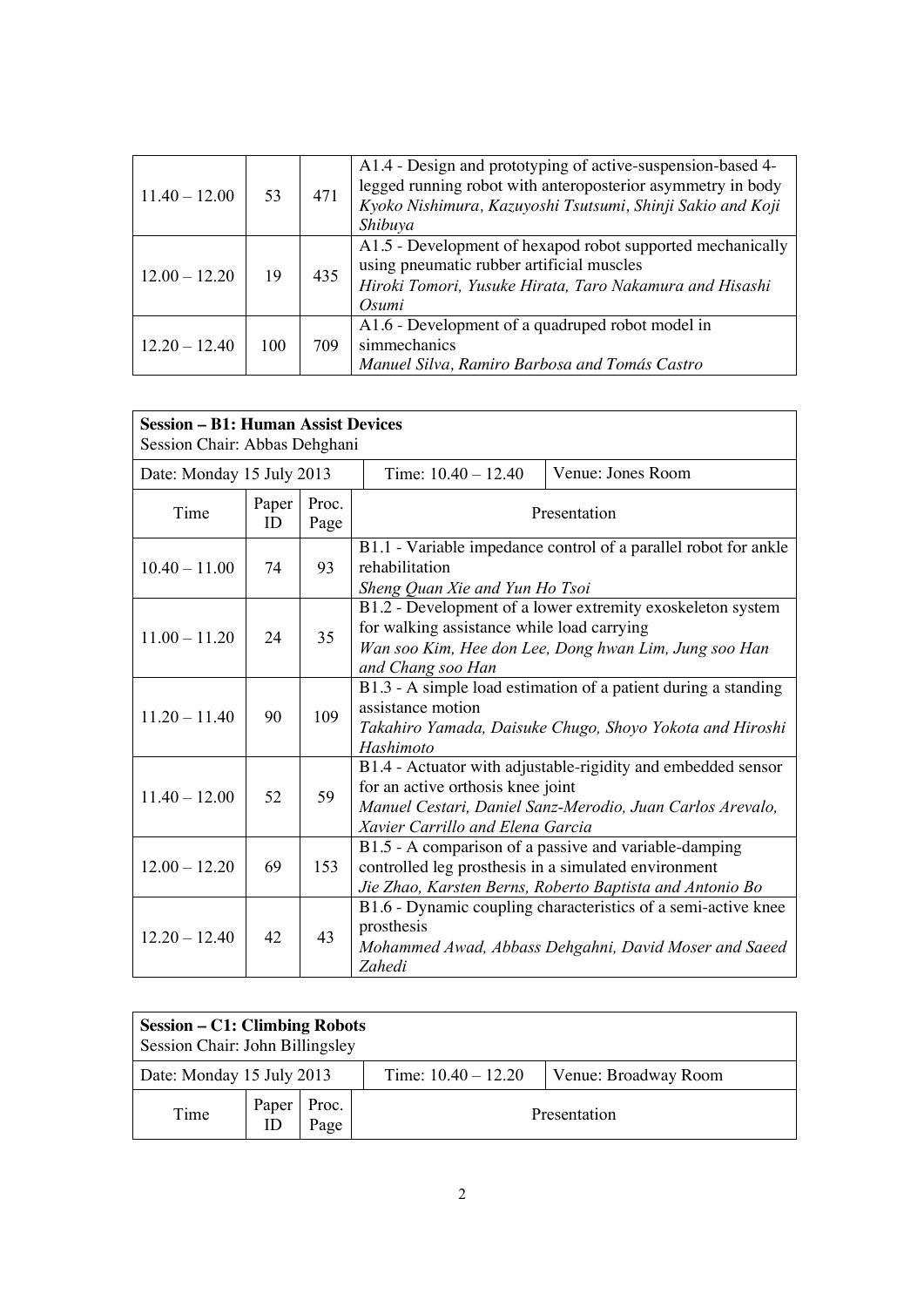| $10.40 - 11.00$ | 43  | 343 | C1.1 - Climbing robot equipped with a postural adjustment<br>mechanism for conical poles<br>Yasuhiko Ishigure, Haruhisa Kawasaki, Taichi Kato,<br>Katuyuki Hirai, Nobuyuki Iinuma and Satoshi Ueki |
|-----------------|-----|-----|----------------------------------------------------------------------------------------------------------------------------------------------------------------------------------------------------|
| $11.00 - 11.20$ | 9   | 309 | C1.2 - Examination of surface feature analysis and terrain<br>traversability for a wall-climbing robot<br>Daniel Schmidt, Marcel Jung and Karsten Berns                                            |
| $11.20 - 11.40$ | 59  | 701 | C1.3 - Finite element modelling of the adhesion system of a<br>vortex based climbing robot<br>Filippo Bonaccorso, Salvatore D'Urso, Domenico Longo and<br>Giovanni Muscato                         |
| $11.40 - 12.00$ | 105 | 375 | C1.4 - Optimal design of a magnetic adhesion system for<br>climbing robots<br>Peter Ward, Dikai Liu, Ken Waldron and Mahdi Hassan                                                                  |
| $12.00 - 12.20$ | 51  | 578 | C1.5 - Studies of total adhesive force of multiple magnetic<br>wheels for a climbing robot<br>Arsit Boonyaprapasorn, Kaned Thung-Od, Rardchawadee<br>Silapunt and Thavida Maneewarn                |

| $12.40 - 14.00$<br>Lunch Break | Venue: Aerial Function Centre |
|--------------------------------|-------------------------------|
|--------------------------------|-------------------------------|

| <b>Session - G1: Plenary Lectures</b><br>Session Chair: Gurvinder S. Virk |             |               |                                                                                                                                            |                                         |
|---------------------------------------------------------------------------|-------------|---------------|--------------------------------------------------------------------------------------------------------------------------------------------|-----------------------------------------|
| Date: Monday 15 July 2013                                                 |             |               | Time: $14.00 - 15.20$                                                                                                                      | Venue: Harris, Jones, Broadway<br>Rooms |
| Time                                                                      | Paper<br>ID | Proc.<br>Page | Presentation                                                                                                                               |                                         |
| $14.00 - 14.20$                                                           | 10          | 807           | G1.1 - Human motion capture, localization and interaction<br>based on wearable inertial and contact sensors<br>Oilong Yuan and I-Ming Chen |                                         |
| $14.20 - 14.40$                                                           | 89          | 833           | G1.2 - Challenges of the changing robot markets<br>Gurvinder Singh Virk, Carol Herman, Roger Bostelman and<br>Tamas Haidegger              |                                         |
| $14.40 - 15.00$                                                           | 115         | 841           | E3.4 - OFEX 2.0: Database for performance evaluation of<br>object feature extraction algorithms<br>Ki-Yeop Sung and Seungbin Moon          |                                         |
| $15.00 - 15.20$                                                           | 05          | 849           | G1.3 - Ethical assessment of robots<br>M. Osman Tokhi                                                                                      |                                         |

| 15.20<br>$40^{\circ}$<br><b>Tea Break</b><br>17.70<br>$1.7.2 \times 10^{-1}$ | Venue: I<br>obby_ |
|------------------------------------------------------------------------------|-------------------|
|------------------------------------------------------------------------------|-------------------|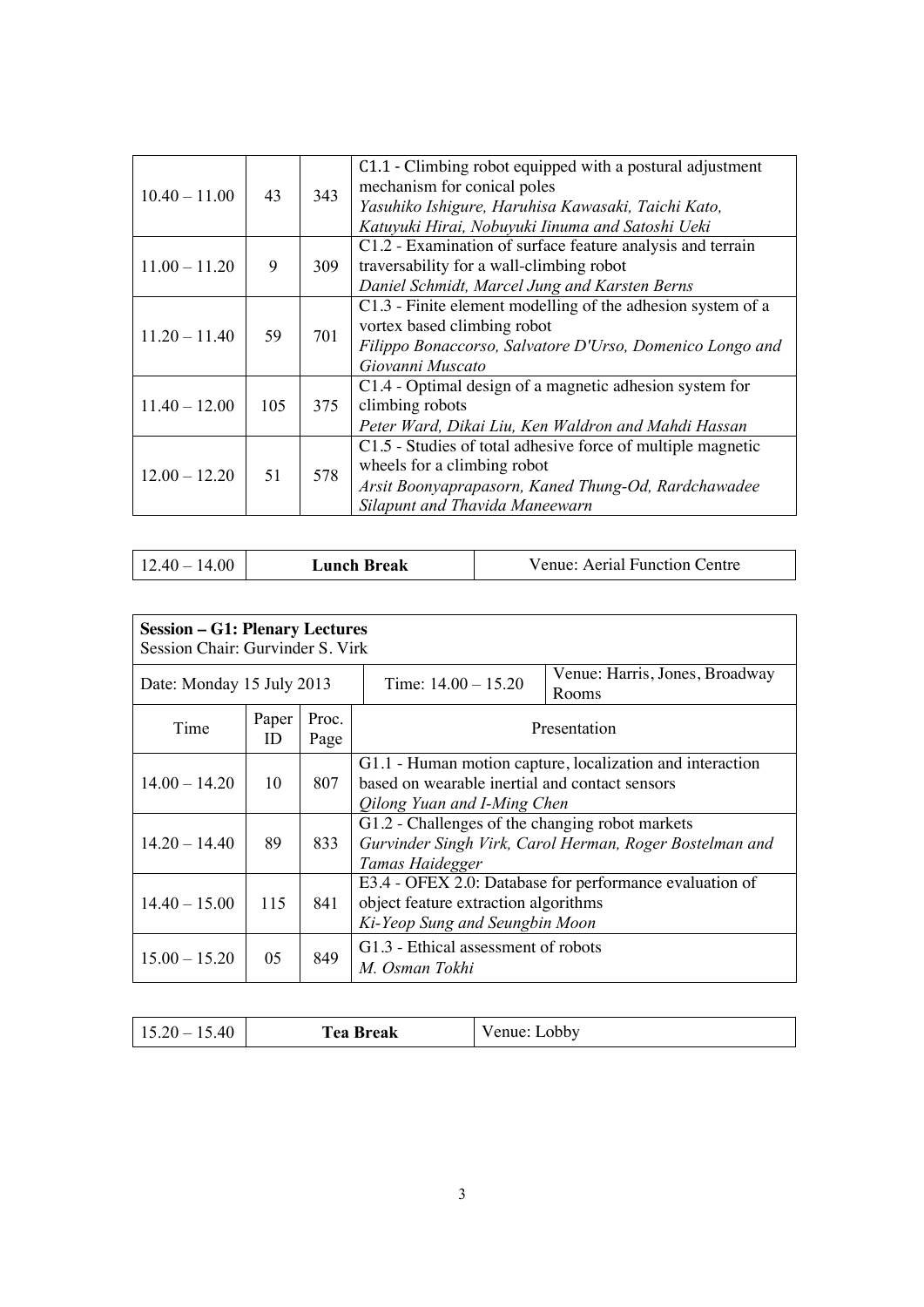| <b>Session - D1: Locomotion Control</b><br>Session Chair: Dikai Liu |             |               |                                                                                                                          |                                                                                                                               |
|---------------------------------------------------------------------|-------------|---------------|--------------------------------------------------------------------------------------------------------------------------|-------------------------------------------------------------------------------------------------------------------------------|
| Date: Monday 15 July 2013                                           |             |               | Time: $15.40 - 17.40$                                                                                                    | Venue: Harris Room                                                                                                            |
| Time                                                                | Paper<br>ID | Proc.<br>Page |                                                                                                                          | Presentation                                                                                                                  |
| $15.40 - 16.00$                                                     | 63          | 495           | kinematically complex robots<br>Malte Langosz, Lorenz Quack, Alexander Dettmann,<br>Sebastian Bartsch and Frank Kirchner | D1.1 - A behavior-based library for locomotion control of                                                                     |
| $16.00 - 16.20$                                                     | 112         | 667           | flexible robot manipulator<br>Ahmad Nor Kasruddin Nasir and M. Osman Tokhi                                               | D1.2 - A novel hybrid spiral-dynamics random-chemotaxis<br>optimization algorithm with application to modelling of a          |
| $16.20 - 16.40$                                                     | 66          | 281           | Xiaofeng Xiong, Florentin Wörgötter and Poramate<br>Manoonpong                                                           | D1.3 - A simplified variable admittance controller based on a<br>virtual agonist-antagonist mechanism for robot joint control |
| $16.40 - 17.00$                                                     | 56          | 189           | structure two wheeled robot on inclined surface<br>Goher                                                                 | D1.4 - BFA optimisation of control parameters of a new<br>Saad Agouri, M. Osman Tokhi, Abdulla Almeshal and Khaled            |
| $17.00 - 17.20$                                                     | 86          | 651           | manipulation in MERO walking robots<br>Stamatescu Grigore                                                                | D1.5 - Force sensing and control during movement and object<br>Ion Ion, Curaj Adrian, Vasile Aurelian, Dumitru Iulia and      |
| $17.20 - 17.40$                                                     | 41          | 729           | estimator and neural network<br>Yichao Mao, Rong Xiong, Qiuguo Zhu and Jian Chu                                          | D1.6 - Velocity control of serial elastic actuator based on EKF                                                               |

| <b>Session - E1: Bipedal Robots</b><br>Session Chair: Surya P. N. Singh |             |               |                                                                                                       |                                                                                                                     |
|-------------------------------------------------------------------------|-------------|---------------|-------------------------------------------------------------------------------------------------------|---------------------------------------------------------------------------------------------------------------------|
| Date: Monday 15 July 2013                                               |             |               | Time: $15.40 - 17.20$                                                                                 | Venue: Jones Room                                                                                                   |
| Time                                                                    | Paper<br>ID | Proc.<br>Page |                                                                                                       | Presentation                                                                                                        |
| $15.40 - 16.00$                                                         | 81          | 529           | DOF's of motion<br>Nishio and Minoru Sasaki                                                           | E1.1 - A hip joint structure for biped robot with reduced<br>Satoshi Ito, Akihiro Nakazawa, Takeshi Onozawa, Shingo |
| $16.00 - 16.20$                                                         | 37          | 463           | E1.2 - An actuated continuous spring loaded inverted<br>Daniel Jacobs, Linus Park and Kenneth Waldron | pendulum (slip) model for the analysis of bouncing gaits                                                            |
| $16.20 - 16.40$                                                         | 32          | 383           | walking over uneven terrain<br>Ning Wu, Boon-Hwa Tan and Chee-Meng Chew                               | E1.3 - Compliance foot system design for bipedal robot                                                              |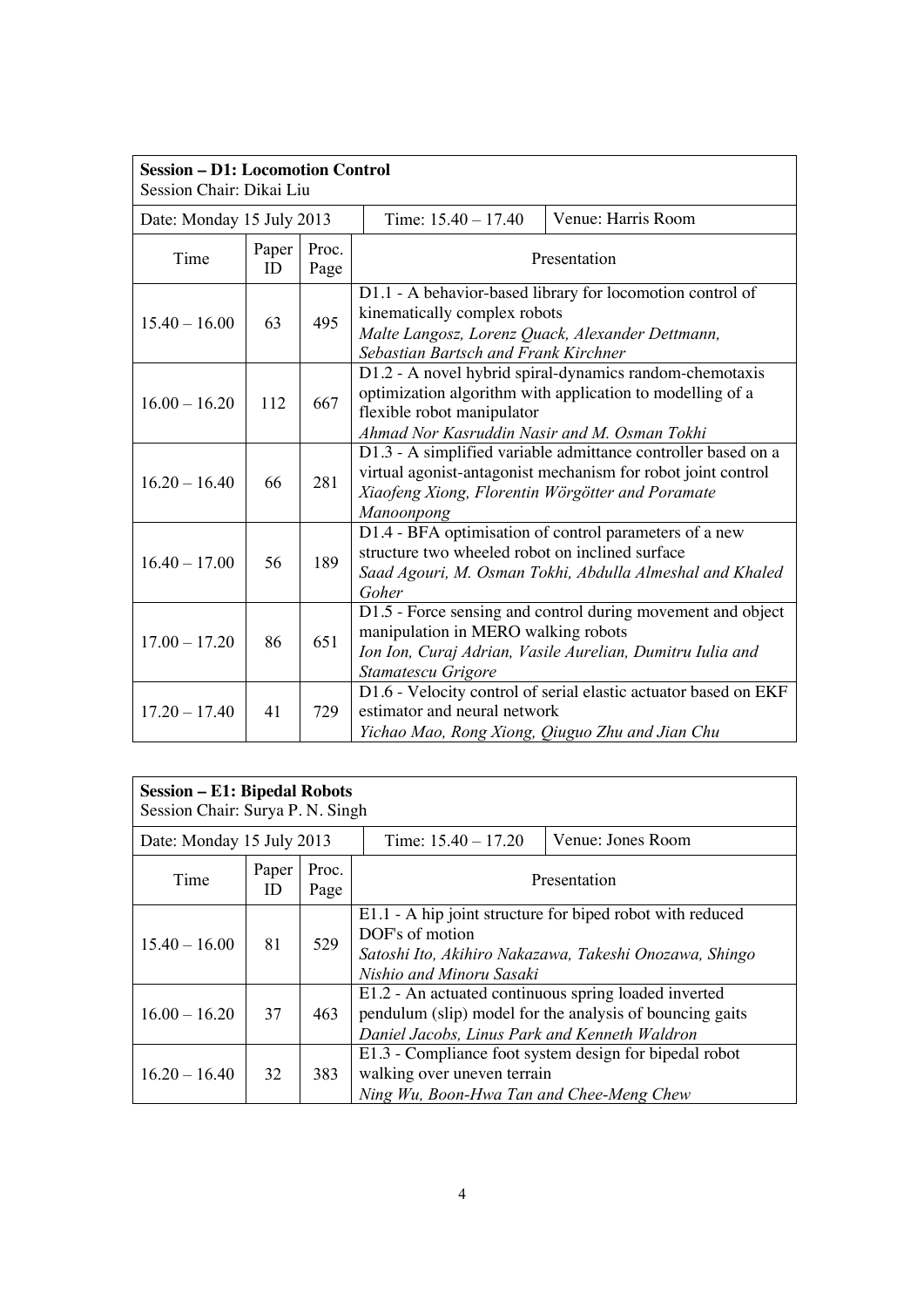| $16.40 - 17.00$ | 57 | 822 | E1.4 - Estimation of the trunk attitude of a humanoid by data<br>fusion of inertial sensors and joint encoders<br>Siddhartha Khandelwal and Christine Chevallereau |
|-----------------|----|-----|--------------------------------------------------------------------------------------------------------------------------------------------------------------------|
| $17.00 - 17.20$ | 93 | 537 | E1.5 - Exploring the Lombard paradoxon in a bipedal<br>musculoskeletal robot<br>Katayon Radkhah and Oskar von Stryk                                                |

| <b>Session – F1: Actuation</b><br>Session Chair: Abul Azad |             |               |                                                          |                                                                                                                       |
|------------------------------------------------------------|-------------|---------------|----------------------------------------------------------|-----------------------------------------------------------------------------------------------------------------------|
| Date: Monday 15 July 2013                                  |             |               | Time: $15.40 - 17.20$                                    | Venue: Broadway Room                                                                                                  |
| Time                                                       | Paper<br>ID | Proc.<br>Page |                                                          | Presentation                                                                                                          |
| $15.40 - 16.00$                                            | 47          | 257           | sensorized elastomer coupling                            | F1.1 - A resilient robotic actuator based on an integrated<br>Jan Paskarbeit, Salvatore Annunziata and Axel Schneider |
| $16.00 - 16.20$                                            | 46          | 249           | compliant technical joint drive                          | F1.2 - Bio-inspired elbow impedance modulation using a<br>Salvatore Annunziata, Jan Paskarbeit and Axel Schneider     |
| $16.20 - 16.40$                                            | 39          | 693           | Muhammet Ozturk and Basaran Bahadir Kocer                | F1.3 - Design of SMA based actuators used in robotics                                                                 |
| $16.40 - 17.00$                                            | 15          | 327           | unit<br>Jun-ya Nagase, Koichi Suzumori and Norihiko Saga | F1.4 - Development of worm-rack driven cylindrical crawler                                                            |
| $17.00 - 17.20$                                            | 54          | 273           | center of rotation of joint                              | F1.5 - Improvement of energy consumption by movement of<br>Kazutoshi Tanaka, Satoshi Nishikawa and Yasuo Kuniyoshi    |

| $17.20 - 18.20$ | <b>CLAWAR Association</b><br><b>Annual General Meeting</b> | Venue: Harris, Jones, Broadway Rooms |
|-----------------|------------------------------------------------------------|--------------------------------------|
|-----------------|------------------------------------------------------------|--------------------------------------|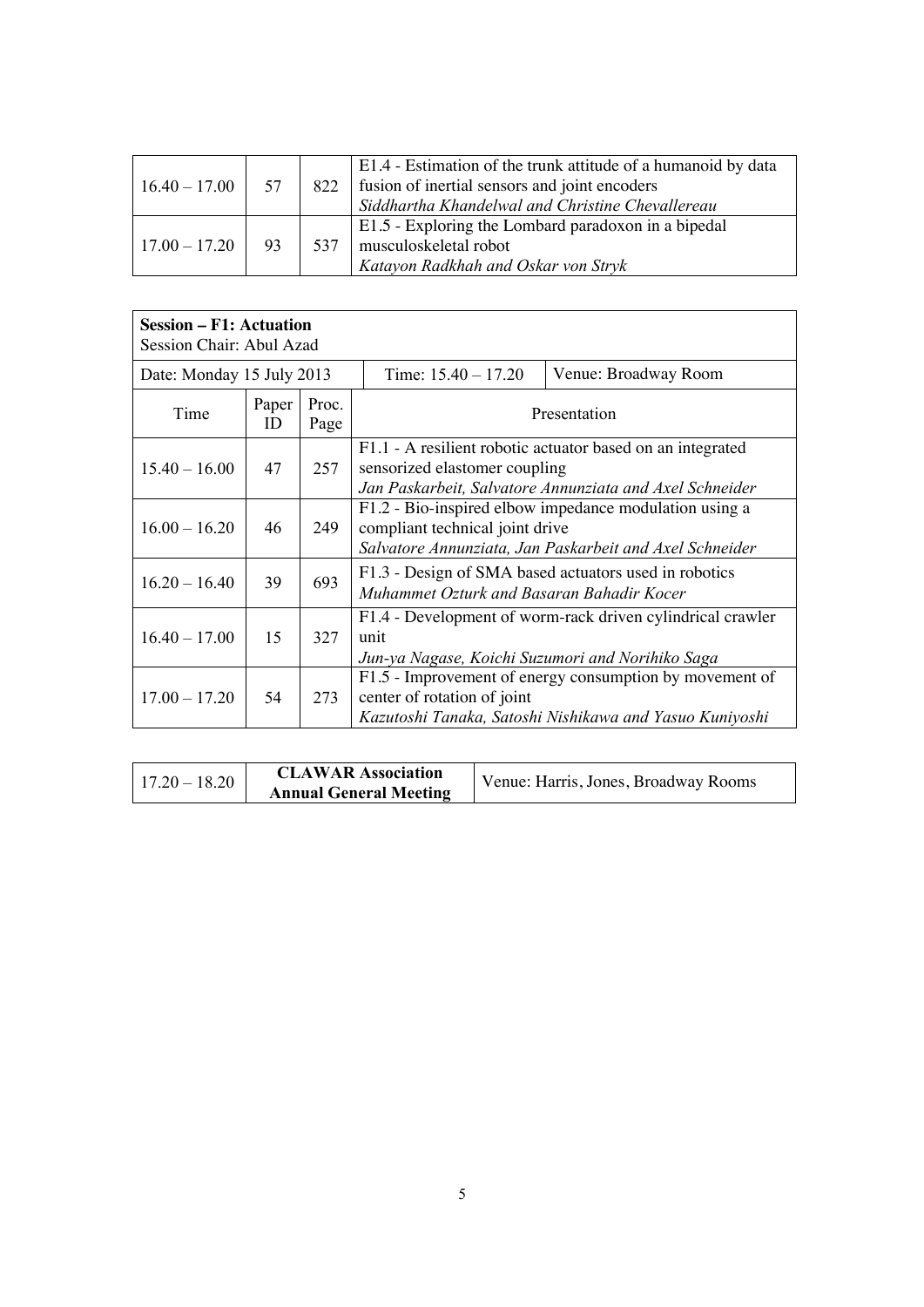## **Tuesday, July 16th**

| <b>Keynote Address – 2</b><br>Session Chair: Giovanni Muscato |                       |               |                                               |                                                                                                            |
|---------------------------------------------------------------|-----------------------|---------------|-----------------------------------------------|------------------------------------------------------------------------------------------------------------|
| Date: Tuesday 16 July 2013                                    |                       |               |                                               | Venue: Harris, Jones, Broadway Rooms                                                                       |
| Time                                                          | Paper<br>$\mathbf{I}$ | Proc.<br>Page |                                               | Presentation                                                                                               |
| $09.20 - 10.20$                                               |                       | 3             | survey and close-in-detection<br>Yvan Baudoin | TIRAMISU : FP7-Project for an integrated toolbox in<br>Humanitarian Demining, focus on UGV, UAV, technical |

|  | $\Lambda$ $\Omega$<br>- 10<br>J.40 | <b>Coffee Break</b> | obby<br>venue <sup>.</sup> |
|--|------------------------------------|---------------------|----------------------------|
|--|------------------------------------|---------------------|----------------------------|

| <b>Session - A2: Multi-legged Robots</b><br>Session Chair: Piotr Skrzypczynski |             |               |                                                               |                                                                                                                                                                               |
|--------------------------------------------------------------------------------|-------------|---------------|---------------------------------------------------------------|-------------------------------------------------------------------------------------------------------------------------------------------------------------------------------|
| Date: Tuesday 16 July 2013                                                     |             |               | Time: $10.40 - 12.40$                                         | Venue: Harris Room                                                                                                                                                            |
| Time                                                                           | Paper<br>ID | Proc.<br>Page |                                                               | Presentation                                                                                                                                                                  |
| $10.40 - 11.00$                                                                | 6           | 163           | adaptive parallel spatial self-moving modular robots          | A2.1 - DODEKAPOD as universal intelligent structure for<br>Sergey Sayapin, Anatoly Karpenko and Hiep Dang Xuan                                                                |
| $11.00 - 11.20$                                                                | 95          | 789           | walking robot in man-made environments<br>Piotr Skrzypczynski | A2.2 - Efficiently using RGB-D data to self-localize a small                                                                                                                  |
| $11.20 - 11.40$                                                                | 98          | 555           | along slippery surfaces<br><b>Buchli and Claudio Semini</b>   | A2.3 - Inverse dynamics for a quadruped robot locomoting<br>Samuel Zapolsky, Evan Drumwright, Ioannis Havoutis, Jonas                                                         |
| $11.40 - 12.00$                                                                | 29          | 451           | legged robots<br>and Elena Garcia                             | A2.4 - Event driven ground-impedance identification for<br>Juan Carlos Arevalo, Manuel Cestari, Daniel Sanz-Merodio                                                           |
| $12.00 - 12.20$                                                                | 106         | 399           | to perform inspection tasks on vertical surfaces              | A2.5 - HEX-PIDERIX: A six-legged walking climbing robot<br>Xochitl Yamile Sandoval-Castro, Mario A. Garcia-Murillo,<br>Jonny Paul Zabala-DePaz and Eduardo Castillo-Castaneda |
| $12.20 - 12.40$                                                                | 72          | 503           | four-legged robot<br>Koji Shibuya and Kenji Matsuhira         | A2.6 - Effects of neck swing motion on the body posture of a                                                                                                                  |

**Session – B2: Human Assist Devices** Session Chair: Abbas Dehghani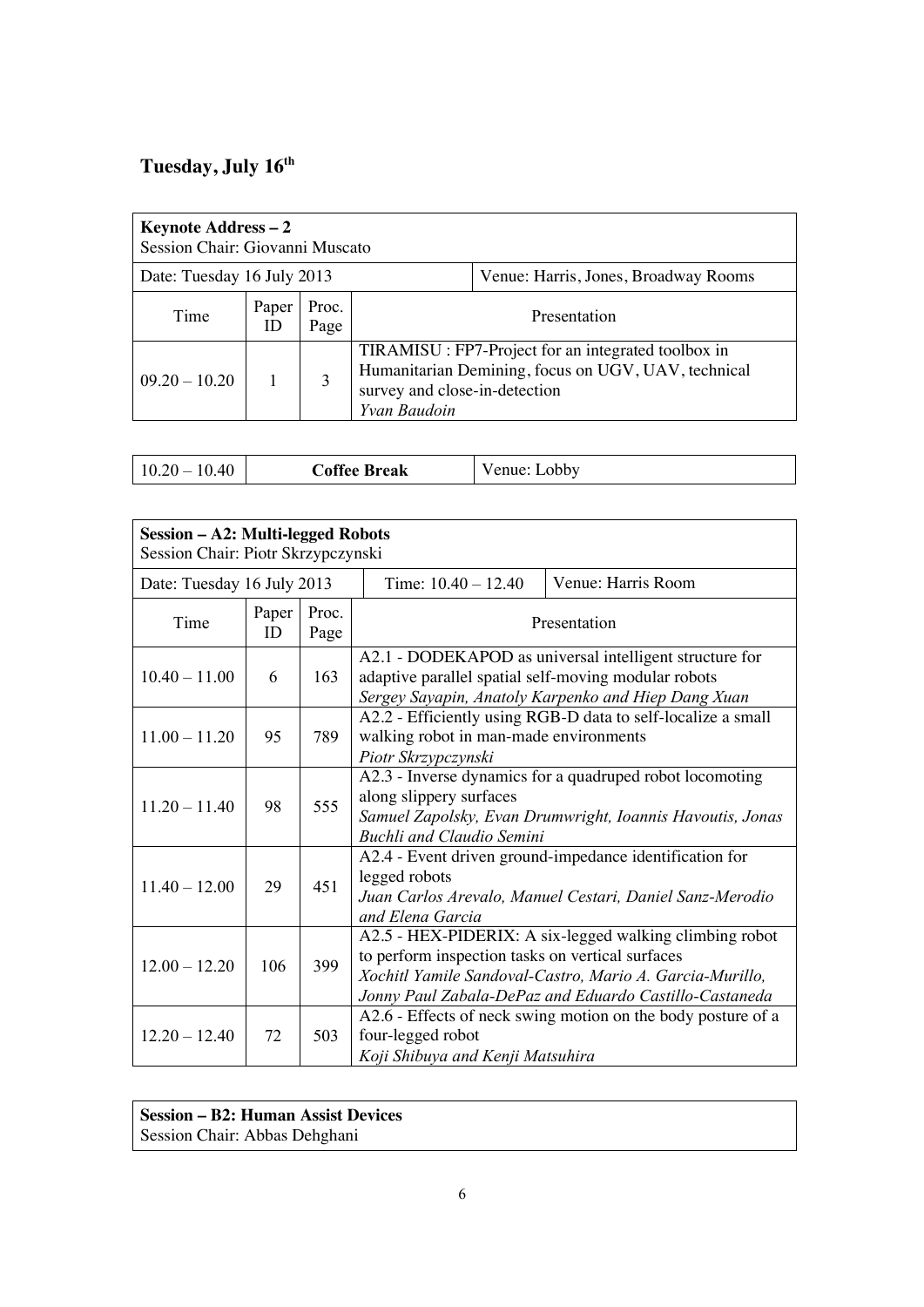| Date: Tuesday 16 July 2013 |             |               | Time: $10.40 - 12.40$                                                                          | Venue: Jones Room                                                                                                       |
|----------------------------|-------------|---------------|------------------------------------------------------------------------------------------------|-------------------------------------------------------------------------------------------------------------------------|
| Time                       | Paper<br>ID | Proc.<br>Page |                                                                                                | Presentation                                                                                                            |
| $10.40 - 11.00$            | 33          | 223           | in a lower-limb exoskeleton<br>and Elena Garcia                                                | B2.1 - Implementation of an adjustable compliant knee joint<br>Daniel Sanz-Merodio, Manuel Cestari, Juan Carlos Arevalo |
| $11.00 - 11.20$            | 20          | 19            | drives<br>Eugeniy Semyonov and Ivan Ermolov                                                    | B2.2 - The designing of the exoskeleton leg with pneumatic<br>Artyom Sukhanov, Valery Gradetsky, Maxim Knyazkov,        |
| $11.20 - 11.40$            | 21          | 27            | B2.3 - Motion control algorithms for the exoskeleton<br>equipped with pneumatic drives         | Anastasiya Kryukova, Valery Gradetsky, Maxim Knyazkov,<br>Evgeny Semyonov, Ivan Ermolov and Artyom Sukhanov             |
| $11.40 - 12.00$            | 75          | 68            | motion tracking and analysis<br>Salini                                                         | B2.4 - A personal robot integrating a physically-based human<br>Consuelo Granata, Philippe Bidaud, Ragou Ady and Joseph |
| $12.00 - 12.20$            | 91          | 232           | muscles<br>Ivanka Veneva                                                                       | B2.5 - New propulsion system with pneumatic artificial                                                                  |
| $12.20 - 12.40$            | 92          | 117           | B2.6 - Exoskeletons for assisting human walking<br>Gurvinder Singh Virk and Indrawibawa Nyoman |                                                                                                                         |

| Session – C2: Field Robots<br>Session Chair: Gabriel.Aguirre-Ollinger |             |               |                                                       |                                                                                                                          |
|-----------------------------------------------------------------------|-------------|---------------|-------------------------------------------------------|--------------------------------------------------------------------------------------------------------------------------|
| Date: Monday 16 July 2013                                             |             |               | Time: $10.40 - 12.20$                                 | Venue: Broadway Room                                                                                                     |
| Time                                                                  | Paper<br>ID | Proc.<br>Page |                                                       | Presentation                                                                                                             |
| $10.40 - 11.00$                                                       | 26          | 85            | <b>CLIMBOT</b><br>Hong Zhang                          | C2.1 - Transition analysis of a biped pole-climbing robot --<br>Haifei Zhu, Yisheng Guan, Wengiang Wu, Xuefeng Zhou and  |
| $11.00 - 11.20$                                                       | 34          | 241           | mechanism of traveling waves propagation<br>Nakamura  | C2.2 - Development of a wall climbing robot using the mobile<br>Yutaka Mizota, Kazutoshi Takahashi, Yusuke Goto and Taro |
| $11.20 - 11.40$                                                       | 45          | 392           | earthworm muscular structure<br>and Hiroki Dobashi    | C2.3 - New design of peristaltic crawling robot with an<br>Hikaru Nozari, Satoshi Tesen, Norihiko Saga, Jun-Ya Nagase    |
| $11.40 - 12.00$                                                       | 97          | 547           | locomotion on heterogeneous granular media<br>Goldman | C2.4 - An automated system for systematic testing of<br>Feifei Qian, Kevin Daffon, Tingnan Zhang and Daniel              |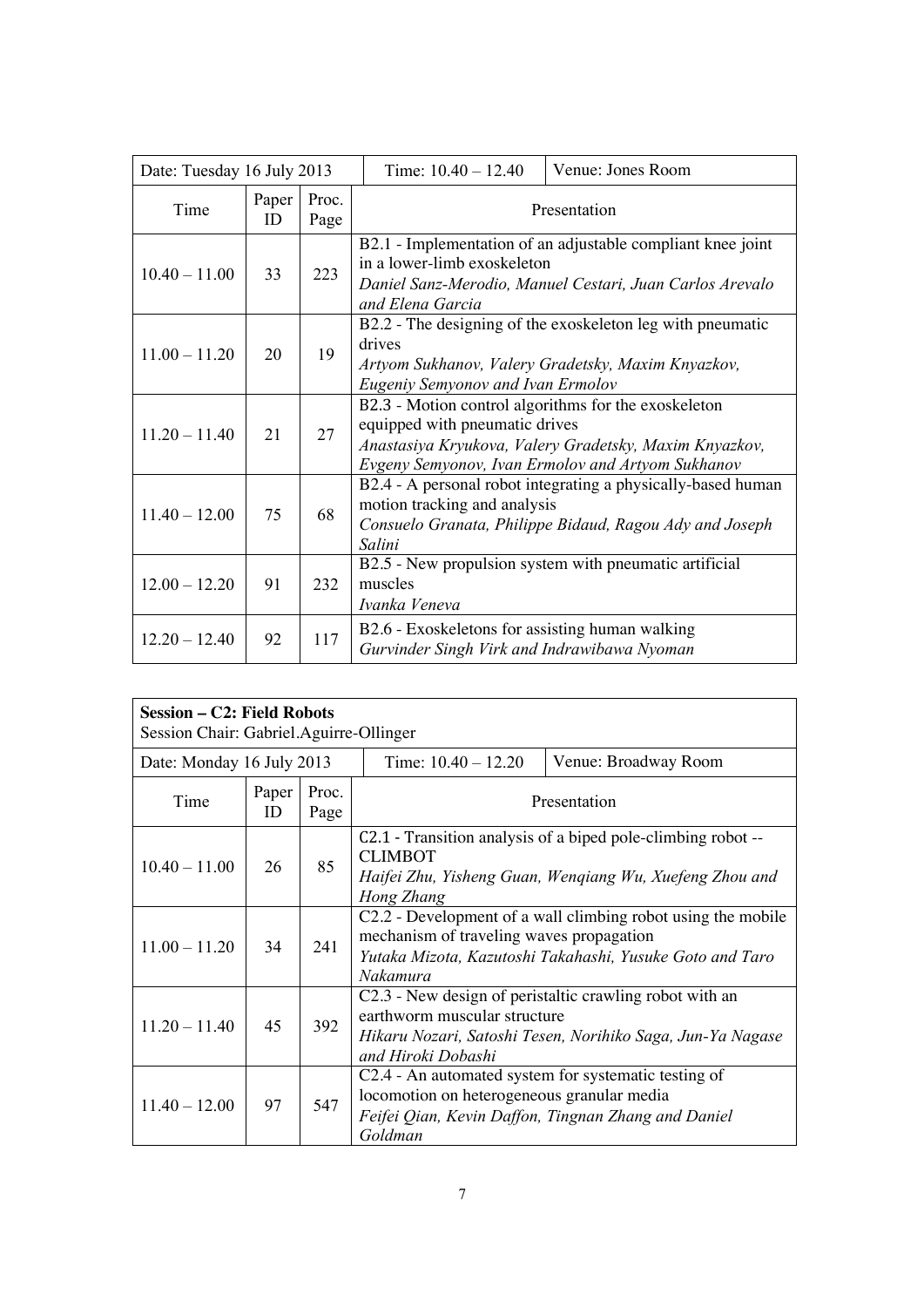|  |  |  | $\left  \begin{array}{c c} \n\text{12.20} & 22 & 171 & \n\end{array} \right $ 171   C2.5 - Aquatic multi-robot system for lake cleaning<br>Pranay Agrawal and Bishakh Bhattacharya |
|--|--|--|------------------------------------------------------------------------------------------------------------------------------------------------------------------------------------|
|--|--|--|------------------------------------------------------------------------------------------------------------------------------------------------------------------------------------|

| Venue: Aerial Function Centre<br>$12.40 - 14.00$<br>Lunch Break |
|-----------------------------------------------------------------|
|                                                                 |

| <b>Keynote Address - 3</b><br>Session Chair: Manuel Armanda        |             |               |                                                         |  |  |
|--------------------------------------------------------------------|-------------|---------------|---------------------------------------------------------|--|--|
| Date: Tuesday 16 July 2013<br>Venue: Harris, Jones, Broadway Rooms |             |               |                                                         |  |  |
| Time                                                               | Paper<br>ID | Proc.<br>Page | Presentation                                            |  |  |
| $14.00 - 15.00$                                                    | 3           |               | Muscle coordination of human locomotion<br>Marcus Pandy |  |  |

| $15.00 - 15.20$ | <b>CLAWAR 2014 &amp; 2015</b> | <b>CLAWAR Association Report,</b> Venue: Harris, Jones, Broadway Rooms |
|-----------------|-------------------------------|------------------------------------------------------------------------|
|-----------------|-------------------------------|------------------------------------------------------------------------|

| $15.20 - 15.40$<br><b>Tea Break</b> | Venue: Lobby |
|-------------------------------------|--------------|
|-------------------------------------|--------------|

| <b>Session - D2: Locomotion Control</b><br>Session Chair: Seungbin Moon |             |               |                                                                                                                                                                                                    |                                                                                                                          |  |
|-------------------------------------------------------------------------|-------------|---------------|----------------------------------------------------------------------------------------------------------------------------------------------------------------------------------------------------|--------------------------------------------------------------------------------------------------------------------------|--|
| Date: Tuesday 16 July 2013                                              |             |               | Time: $15.40 - 17.40$                                                                                                                                                                              | Venue: Harris Room                                                                                                       |  |
| Time                                                                    | Paper<br>ID | Proc.<br>Page | Presentation                                                                                                                                                                                       |                                                                                                                          |  |
| $15.40 - 16.00$                                                         | 49          | 740           | D2.1 - Low-dimensional user control of autonomously<br>planned whole-body humanoid locomotion motion towards<br>motor-imagery BCI application<br>Karim Bouyarmane, Joris Vaillant and Jun Morimoto |                                                                                                                          |  |
| $16.00 - 16.20$                                                         | 35          | 719           | D2.2 - Model-based elastic tendon control for electrically<br>actuated musculoskeletal bipedal robots<br>Katayon Radkhah and Oskar von Stryk                                                       |                                                                                                                          |  |
| $16.20 - 16.40$                                                         | 40          | 625           | D2.3 - Neural control of a three-legged reconfigurable robot<br>with omnidirectional wheels<br>Poramate Manoonpong, Florentin Wörgötter and Pudit<br>Laksanacharoen                                |                                                                                                                          |  |
| $16.40 - 17.00$                                                         | 64          | 659           | D2.4 - Object grasping with dual flexible manipulator using<br>genetic algorithms<br>Mohd Abdul Hadi Hassan and M. Osman Tokhi                                                                     |                                                                                                                          |  |
| $17.00 - 17.20$                                                         | 77          | 519           | conditions<br>Aurelien Ibanez, Philippe Bidaud and Vincent Padois                                                                                                                                  | D2.5 - Previewed impedance adaptation to coordinate upper-<br>limb trajectory tracking and postural balance in disturbed |  |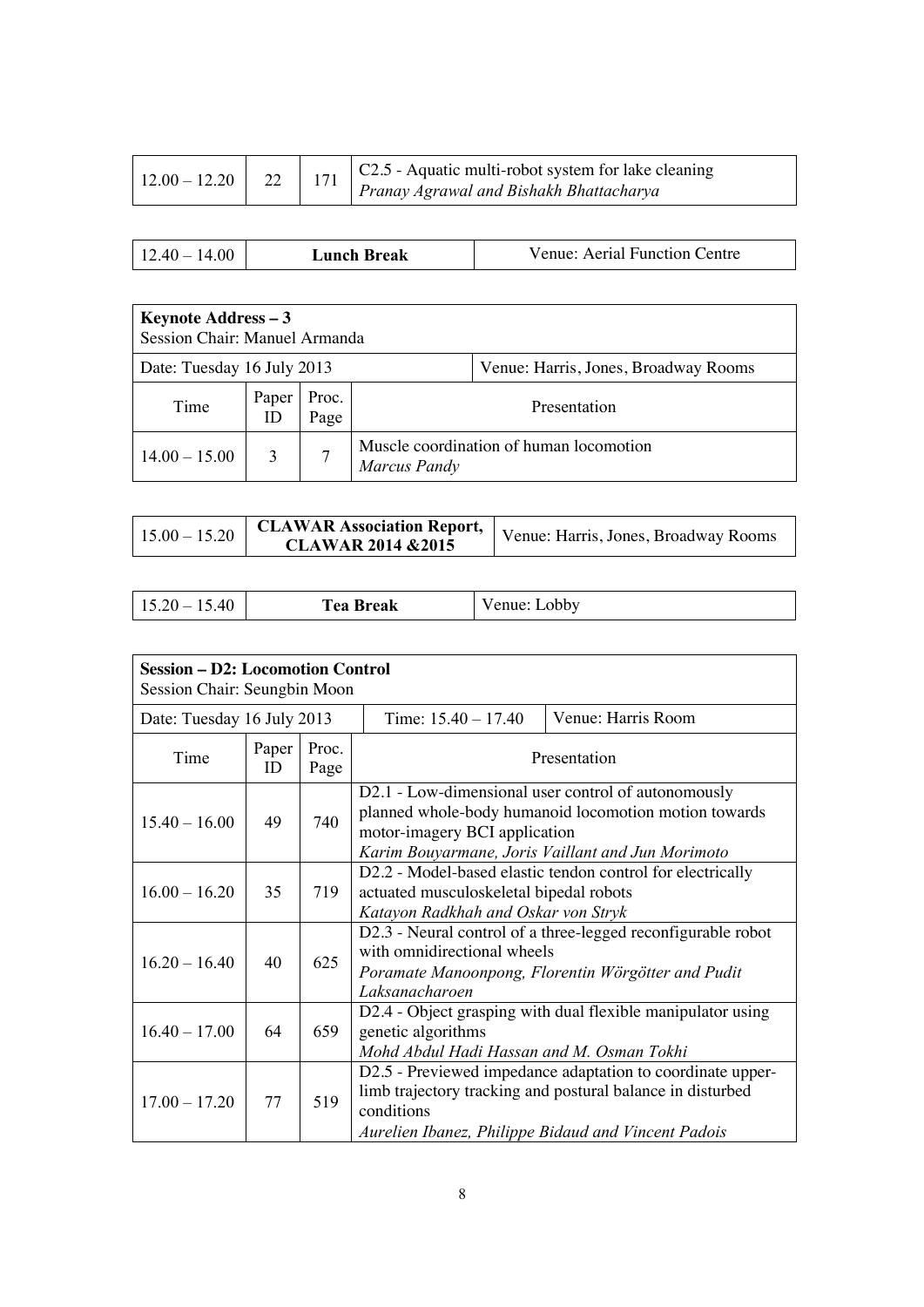| $17.20 - 17.40$ | 55 | 179 | D2.6 Hybrid spiral dynamic bacterial chemotaxis<br>optimisation for hybrid fuzzy logic control of a novel two<br>wheeled robotic vehicle<br>Abdullah Almeshal, Khaled Goher, M. Osman Tokhi and<br>Ahmad N. K. Nasir |
|-----------------|----|-----|----------------------------------------------------------------------------------------------------------------------------------------------------------------------------------------------------------------------|
|-----------------|----|-----|----------------------------------------------------------------------------------------------------------------------------------------------------------------------------------------------------------------------|

| <b>Session - E2: Bipedal Locomotion</b><br>Session Chair: Giovanni Muscato |             |               |                                                                                                                                                                                                                                                                                                  |                                                                                                                      |  |
|----------------------------------------------------------------------------|-------------|---------------|--------------------------------------------------------------------------------------------------------------------------------------------------------------------------------------------------------------------------------------------------------------------------------------------------|----------------------------------------------------------------------------------------------------------------------|--|
| Date: Tuesday 16 July 2013                                                 |             |               | Time: $15.40 - 17.40$                                                                                                                                                                                                                                                                            | Venue: Jones Room                                                                                                    |  |
| Time                                                                       | Paper<br>ID | Proc.<br>Page | Presentation                                                                                                                                                                                                                                                                                     |                                                                                                                      |  |
| $15.40 - 16.00$                                                            | 104         | 125           | E2.1 - Hopping machine: A tool for human running<br>simulation and for legged robots and exoskeleton design<br>André H. Maia, Sérgio Laquini Jr, Antônio Bento Filho,<br>Victor Hugo Brito Fernandes and Elena Garcia                                                                            |                                                                                                                      |  |
| $16.00 - 16.20$                                                            | 76          | 101           | E2.2 - A mobile 3d vision-based embedded system for robust<br>estimation and analysis of human locomotion<br>Cong Zong, Philippe Bidaud and Xavier Clady                                                                                                                                         |                                                                                                                      |  |
| $16.20 - 16.40$                                                            | 14          | 571           | E2.3 - Shuffle turn of humanoid robot simulation based on<br><b>EMG</b> measurement<br>Masanao Koeda, Takayuki Serizawa and Yuta Matsui                                                                                                                                                          |                                                                                                                      |  |
| $16.40 - 17.00$                                                            | 60          | 487           | E2.4 - Walking despite the passive compliance: Techniques<br>for using conventional pattern generators to control<br>intrinsically compliant humanoid robots<br>Przemyslaw Kryczka, Petar Kormushev, Kenji Hashimoto,<br>Hun-ok Lim, Nikolaos Tsagarakis, Darwin Caldwell and<br>Atsuo Takanishi |                                                                                                                      |  |
| $17.00 - 17.20$                                                            | 8           | 411           | E2.5 - Reinforcement learning of bipedal lateral behaviour<br>and stability control with ankle-roll activation<br><b>Bernhard Hengst</b>                                                                                                                                                         |                                                                                                                      |  |
| $17.20 - 17.40$                                                            | 11          | 419           | walking robots based on a 2D laser range finder<br>Wörgötter and Poramate Manoonpong                                                                                                                                                                                                             | E2.6 - Obstacle/gap detection and terrain classification of<br>Patrick Kesper, Eduard Grinke, Frank Hesse, Florentin |  |

| Session – F2: Configuration<br>Session Chair: Daisuke Chugo                 |             |               |                                                                                                                                                                                                          |  |  |
|-----------------------------------------------------------------------------|-------------|---------------|----------------------------------------------------------------------------------------------------------------------------------------------------------------------------------------------------------|--|--|
| Venue: Broadway Room<br>Date: Tuesday 16 July 2013<br>Time: $15.40 - 18.00$ |             |               |                                                                                                                                                                                                          |  |  |
| Time                                                                        | Paper<br>ID | Proc.<br>Page | Presentation                                                                                                                                                                                             |  |  |
| $15.40 - 16.00$                                                             | 7           | 141           | F2.1 - Integrated design, modelling and analysis of two-<br>wheeled wheelchair for disabled<br>Abqori Aula, Tareq M. Altalmas, Salmiah Ahmad, Rini<br>Akmeliawati, Shahrul Naim Sidek and M. Osman Tokhi |  |  |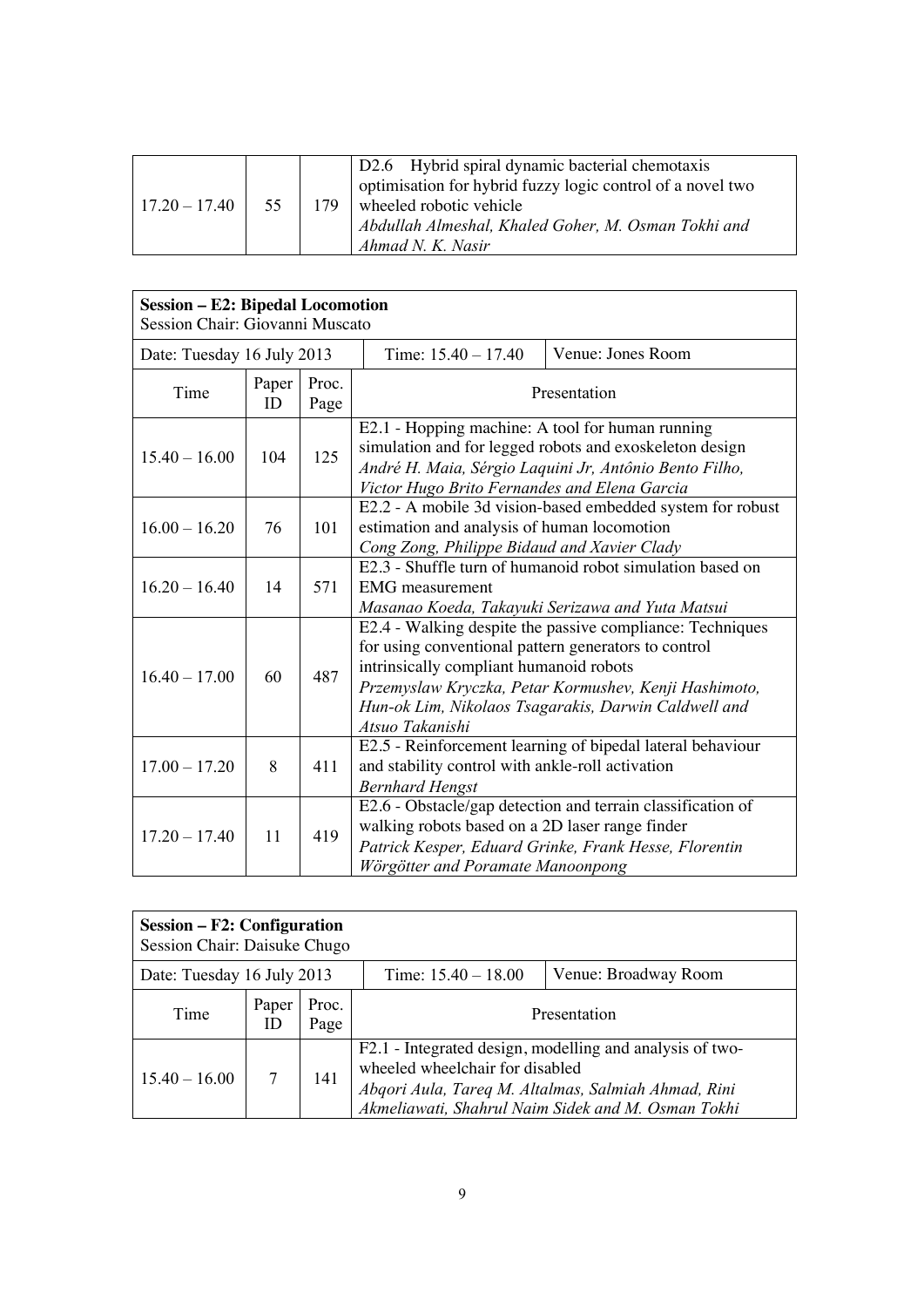| $16.00 - 16.20$ | 67  | 585 | F2.2 - Quantitative kinematic performance comparison of<br>reconfigurable leg-wheeled vehicles |
|-----------------|-----|-----|------------------------------------------------------------------------------------------------|
|                 |     |     |                                                                                                |
|                 |     |     | Aliakbar Alamdari, Robin Herin and Venkat Krovi                                                |
|                 |     |     | F2.3 - State to state motion planning for underactuated                                        |
| $16.20 - 16.40$ | 107 | 749 | systems using a modified rapidly exploring random tree                                         |
|                 |     |     | algorithm                                                                                      |
|                 |     |     | Rina Shvartsman, Ying Tan and Denny Oetomo                                                     |
|                 |     |     | F2.4 - The passive dynamics of walking and brachiating                                         |
| $16.40 - 17.00$ | 108 | 633 | robots: Results on the topology and stability of passive gaits                                 |
|                 |     |     | Nelson Rosa Jr. and K. M. Lynch                                                                |
|                 |     |     | F2.5 - Layered body for flexible mono-tread mobile track                                       |
|                 |     |     | Takafumi Haji, Shinichi Araki, Tetsuya Kinugasa, Koji                                          |
| $17.00 - 17.20$ | 88  | 359 | Yoshida, Hisanori Amano, Ryota Hayashi, Kenichi Tokuda                                         |
|                 |     |     | and Masatsugu Iribe                                                                            |
|                 |     |     | F2.6 - Modeling and analysis of robotic grasping using soft                                    |
|                 |     |     | fingertips                                                                                     |
| $17.20 - 17.40$ | 28  | 643 | Akhtar Khurshid, Abdul Ghafoor, M Afzaal Malik and Yasar                                       |
|                 |     |     | $A$ yaz                                                                                        |
|                 |     |     | F2.6 - Modelling of movement of the three-link robot with                                      |
|                 |     |     | operated friction forces on the horizontal surface                                             |
| $17.40 - 18.00$ | 23  | 677 | Sergey Jatsun, Lyudmila Volkova, Grigoriy Naumov and                                           |
|                 |     |     | <b>Andrey Yatsun</b>                                                                           |
|                 |     |     |                                                                                                |

| $19.30 - 22.00$<br><b>Banquet</b><br>$\log$ (Boarding 19.15) | Venue: Matilda III, Pier 26, Cockle Bay |
|--------------------------------------------------------------|-----------------------------------------|
|--------------------------------------------------------------|-----------------------------------------|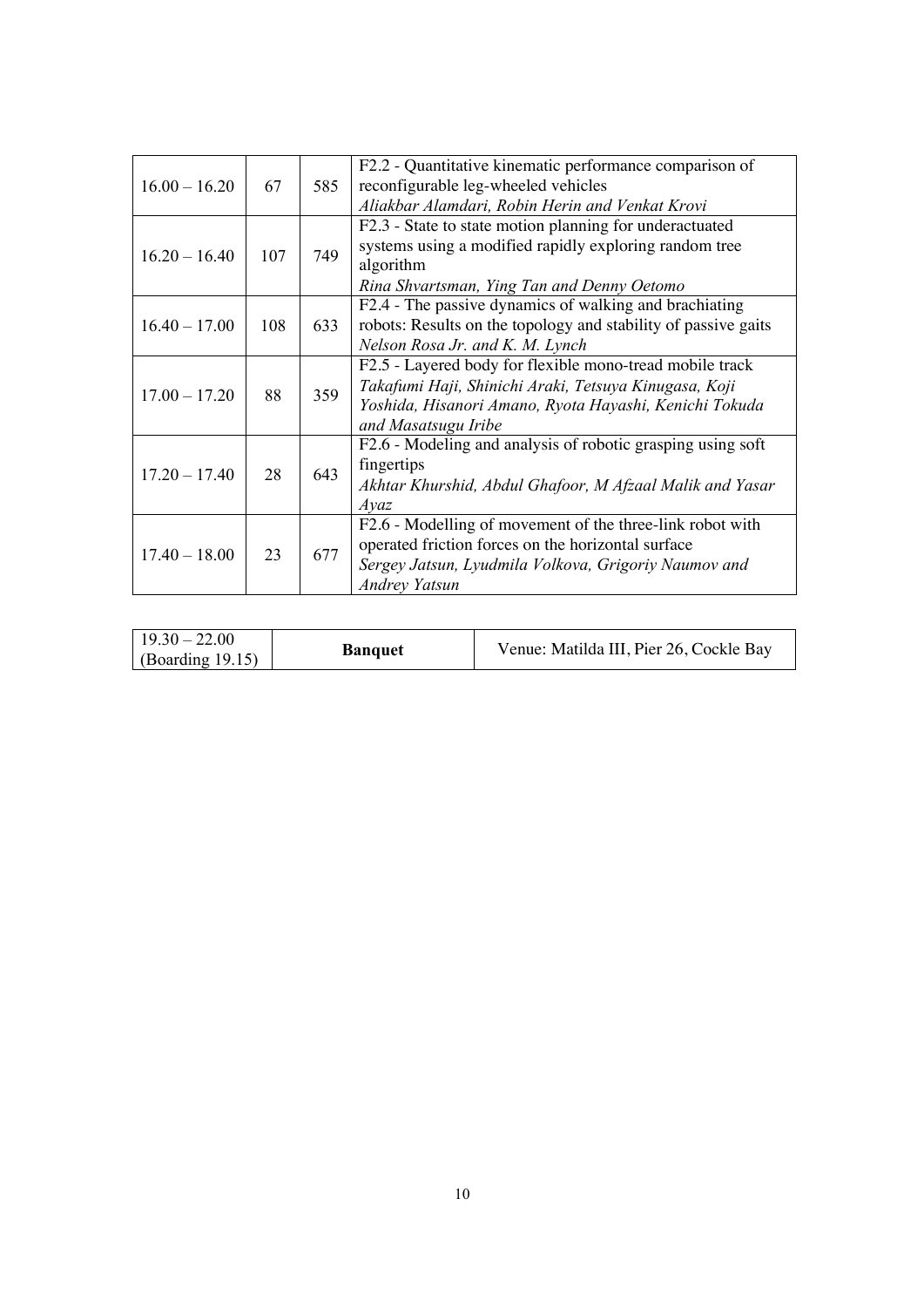### **Wednesday, July 17th**

| Keynote Address - 4<br>Session Chair: Philippe Bidaud |                                                                      |               |                                                            |  |  |
|-------------------------------------------------------|----------------------------------------------------------------------|---------------|------------------------------------------------------------|--|--|
|                                                       | Date: Wednesday 17 July 2013<br>Venue: Harris, Jones, Broadway Rooms |               |                                                            |  |  |
| Time                                                  | Paper<br>ID                                                          | Proc.<br>Page | Presentation                                               |  |  |
| $09.20 - 10.20$                                       | 2                                                                    | 6             | Anthropomorphic biological equipment<br>Yoshihiko Nakamura |  |  |

| <b>Coffee Break</b><br>$10.20 - 10.40$ | Venue: Lobby |  |
|----------------------------------------|--------------|--|
|----------------------------------------|--------------|--|

| <b>Session - A3: Walking Robots</b><br>Session Chair: Piotr Skrzypczynski |             |               |                                                                                                                                                                                                   |                    |  |
|---------------------------------------------------------------------------|-------------|---------------|---------------------------------------------------------------------------------------------------------------------------------------------------------------------------------------------------|--------------------|--|
| Date: Wednesday 17 July 2013                                              |             |               | Time: $10.40 - 12.40$                                                                                                                                                                             | Venue: Harris Room |  |
| Time                                                                      | Paper<br>ID | Proc.<br>Page | Presentation                                                                                                                                                                                      |                    |  |
| $10.40 - 11.00$                                                           | 27          | 443           | A3.1 - Local reflex generation for obstacle negotiation in<br>quadrupedal locomotion<br>Michele Focchi, Victor Barasuol, Ioannis Havoutis, Jonas<br>Buchli, Claudio Semini and Darwin G. Caldwell |                    |  |
| $11.00 - 11.20$                                                           | 78          | 773           | A3.2 - Method for estimating location and yaw angle of a six-<br>legged robot for omni-directional walking control<br>Hiroaki Uchida, Kouhei Takahashi and Masaya Suzuki                          |                    |  |
| $11.20 - 11.40$                                                           | 12          | 427           | A3.3 - Motion control for the 6-legged robot in extreme<br>conditions<br>Yury Golubev, Victor Korianov, Vladimir Pavlovsky and<br>Alexey Panchenko                                                |                    |  |
| $11.40 - 12.00$                                                           | 94          | 797           | A3.4 - Recognition of 3D objects for walking robot equipped<br>with multisense-SL sensor head<br>Janusz Bedkowski, Karol Majek, Andrzej Masłowski and Piotr<br>Kaczmarek                          |                    |  |
| $12.00 - 12.20$                                                           | 31          | 459           | A3.5 - The turtle, a legged submerged inspection vehicle<br>John Billingsley                                                                                                                      |                    |  |
| $12.20 - 12.40$                                                           | 38          | 335           | A3.6 - Unconventional five-legged robot for agile locomotion<br>Marek Wasik, Mikolaj Wasielica and Piotr Skrzypczynski                                                                            |                    |  |

| <b>Session Chair: Daniel Schmidt</b>                                       | <b>Session – B3: Human Interactive Devices</b> |  |  |  |
|----------------------------------------------------------------------------|------------------------------------------------|--|--|--|
| Date: Wednesday 17 July 2013<br>Time: $10.40 - 12.40$<br>Venue: Jones Room |                                                |  |  |  |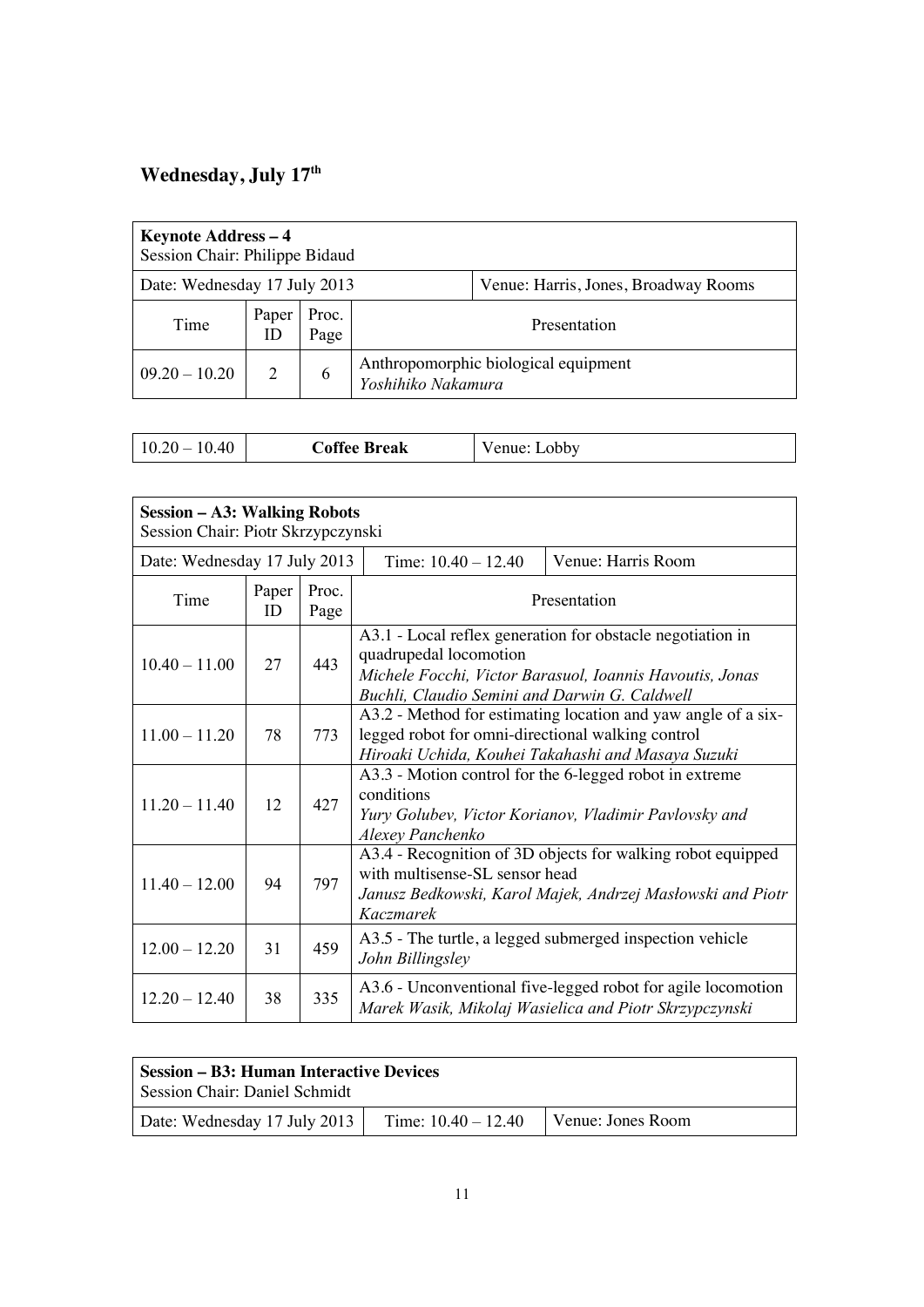| Time            | Paper<br>ID | Proc.<br>Page | Presentation                                                                                                                                                                                                                        |  |
|-----------------|-------------|---------------|-------------------------------------------------------------------------------------------------------------------------------------------------------------------------------------------------------------------------------------|--|
| $10.40 - 11.00$ | 102         | 291           | B3.1 - Determination of trajectories using non-invasive BCI<br>techniques in 3D environments<br>T. Garcia-Egea, C. A. Díaz-Hernández, J. Lopez-Coronado<br>and J. L. Contreras-Vidal                                                |  |
| $11.00 - 11.20$ | 65          | 85            | B3.2 - Dynamics of human lower limbs using CGA data and<br><b>BSIP</b> predictive equations<br>Antônio Bento Filho, Victor Hugo Brito Fernandes, André<br>Hemerly Maia, Elena Garcia, Anselmo Frizera and Teodiano<br><b>Bastos</b> |  |
| $11.20 - 11.40$ | 99          | 563           | B3.3 - LAURON V: Optimized leg configuration for the<br>design of a bio-inspired walking robot<br>Arne Roennau, Georg Heppner, Lars Pfotzer and Ruediger<br>Dillmann                                                                |  |
| $11.40 - 12.00$ | 16          | 11            | B3.4 - Optimization-based gait planning for wearable power-<br>assist locomotor by specifying via-points<br>Chang Hyun Sung, Takahiro Kagawa, Yoji Uno                                                                              |  |
| $12.00 - 12.20$ | 68          | 593           | B3.5 - Enhancing personal electric vehicles using<br>reconfigurable design<br>Robin S. Hérin, Aliakbar Alamdari and Venkat N. Krovi                                                                                                 |  |
| $12.20 - 12.40$ | 79          | 599           | B3.6 - Hand-manoeuvred wheelchair using wheels fitted with<br>feet for enhanced mobility<br>T. Okada, H. Wada, N. Mimura, T. Shimizu and K. Nagata                                                                                  |  |

| Session – C3: Field Robots<br>Session Chair: Seungbin Moon |             |               |                                                                                                                                                                                                        |                      |
|------------------------------------------------------------|-------------|---------------|--------------------------------------------------------------------------------------------------------------------------------------------------------------------------------------------------------|----------------------|
| Date: Wednesday 17 July 2013                               |             |               | Time: $10.40 - 12.40$                                                                                                                                                                                  | Venue: Broadway Room |
| Time                                                       | Paper<br>ID | Proc.<br>Page | Presentation                                                                                                                                                                                           |                      |
| $10.40 - 11.00$                                            | 87          | 617           | C3.1 - Compliance contact control of mecanum wheeled<br>mobile robot for improving safety<br>Naotaka Nishigami, Naoyuki Takesue, Rikiya Makino, Kouhei<br>Kikuchi, Kousyun Fujiwara and Hideo Fujimoto |                      |
| $11.00 - 11.20$                                            | 13          | 199           | C3.2 - Compliant backbone structures in mobile robots<br>Nicole Kern, Richard Bachmann, Ryan Michols, Ronald<br>Triolo and Roger Quinn                                                                 |                      |
| $11.20 - 11.40$                                            | 48          | 265           | C3.3 - Derivation of mathematical models of the peristaltic<br>crawling robot for maintenance of a mixing tank<br>Yosuke Morishita, Daisuke Sannohe, Tatsuya Osawa, Tomoya<br>Tanaka and Taro Nakamura |                      |
| $11.40 - 12.00$                                            | 17          | 301           | C3.4 - Development of a peristaltic crawling inspection robot<br>with pneumatic artificial muscles for a 25A elbow pipe<br>Tatsuya Kishi, Taro Nakamura and Megumi Ikeuchi                             |                      |
| $12.00 - 12.20$                                            | 18          | 207           | C3.5 - Development of two types of maintenance robots for a<br>jacket inside a mixing tank<br>Tomoya Tanaka, Taro Nakamura, Daisuke Sannohe, Yosuke                                                    |                      |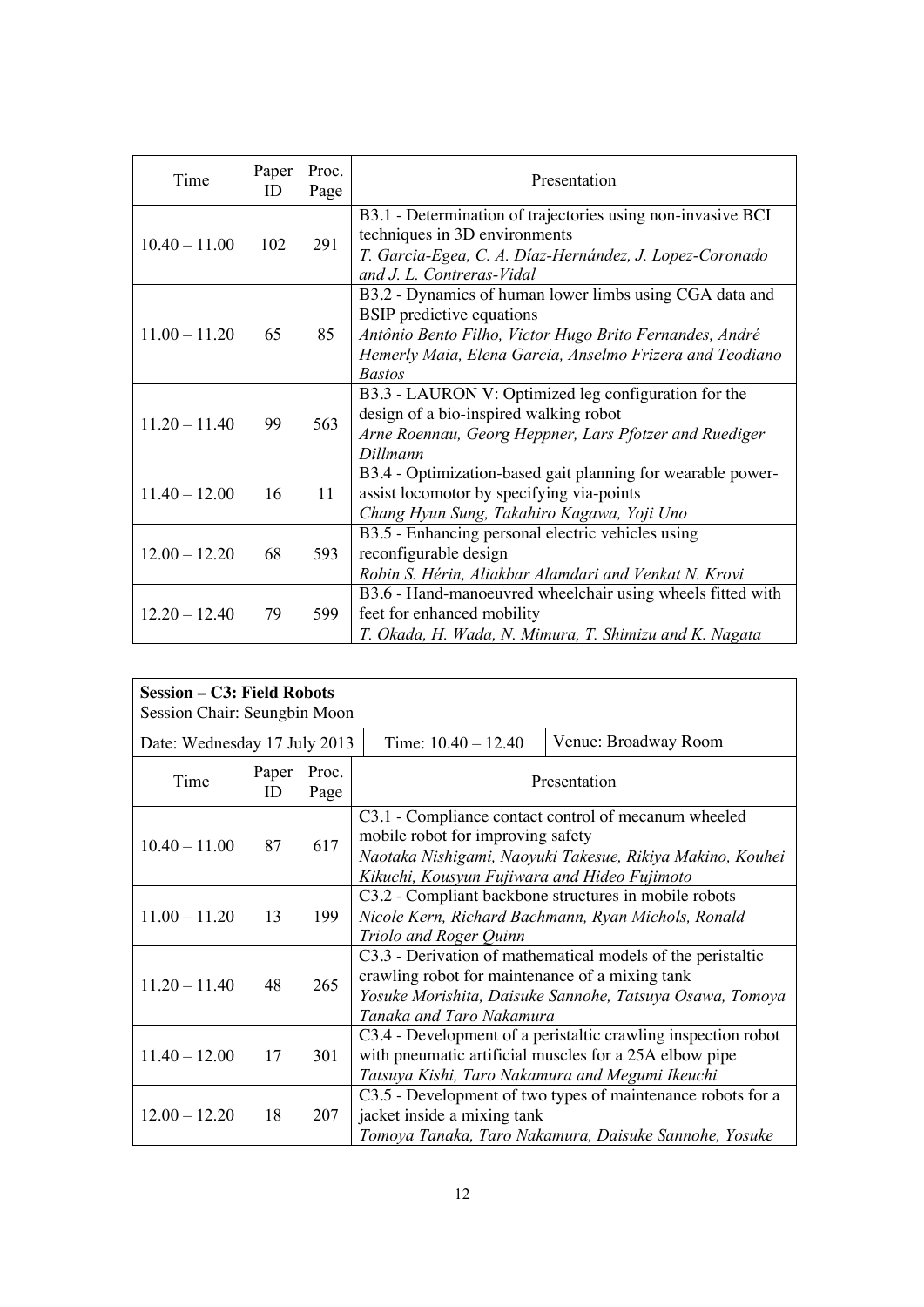|                 |    |     | Morisita and Mitsugu Tanaka                                                                                                           |
|-----------------|----|-----|---------------------------------------------------------------------------------------------------------------------------------------|
| $12.20 - 12.40$ | 96 | 367 | C3.6 Surface adaptation robot for defect detection by<br>performing continuously an ultrasound wheel probe<br>Hernando Leon-Rodriguez |

| $14.40 - 14.00$ | Lunch Break | Venue: Aerial Function Centre |
|-----------------|-------------|-------------------------------|
|-----------------|-------------|-------------------------------|

٦

| Session – D3: Sensing and Location<br><b>Session Chair: Lars Pfotzer</b> |             |                       |                                                                                                                                                                                                 |  |
|--------------------------------------------------------------------------|-------------|-----------------------|-------------------------------------------------------------------------------------------------------------------------------------------------------------------------------------------------|--|
| Date: Wednesday 17 July 2013                                             |             | Time: $14.00 - 15.00$ | Venue: Harris Room                                                                                                                                                                              |  |
| Time                                                                     | Paper<br>ID | Proc.<br>Page         | Presentation                                                                                                                                                                                    |  |
| $14.00 - 14.20$                                                          | 84          | 781                   | D3.1 - Cooperative multi-robot localization with radio-based<br>sensors<br>Lars Pfotzer, Soeren Bohn, Jan Oberlaender, Georg Heppner,<br>Arne Roennau and Ruediger Dillmann                     |  |
| $14.20 - 14.40$                                                          | 44          | 51                    | D3.2 - Covered area detection based on brightness change of<br>inner camera images for crawler robot<br>Kenichi Tokuda, Tatsuya Hirayama, Tetsuya Kinugasa,<br>Takafumi Haji and Hisanori Amano |  |
| $14.40 - 15.00$                                                          | 113         | 317                   | development of humanoid robot teaching system based<br>D3.3<br>on a RGB-D sensor<br>Chuntao Leng, Qixin Cao, Bo Fang, Yang Yang and Zhen<br>Huang                                               |  |

| Session – E3: Sensing and Feature Extraction<br>Session Chair: Hernando Leon-Rodriguez |             |               |                                                                                                                                    |  |
|----------------------------------------------------------------------------------------|-------------|---------------|------------------------------------------------------------------------------------------------------------------------------------|--|
| Time: $14.00 - 15.00$<br>Venue: Jones Room<br>Date: Wednesday 17 July 2013             |             |               |                                                                                                                                    |  |
| Time                                                                                   | Paper<br>ID | Proc.<br>Page | Presentation                                                                                                                       |  |
| $14.00 - 14.20$                                                                        | 70          | 351           | E3.1 - CAMINANTE: A platform for sensitive walking<br>Vadim Chernyak, Ennio Clarretti, Stephen Nestinger and<br>Euardo Torres-Jara |  |
| $14.20 - 14.40$                                                                        | 36          | 815           | E3.2 - Real-time detection of the activity of a dog<br>Germain Lemasson, Dominique Duhaut and Philippe<br>Lucidarme                |  |
| $14.40 - 15.00$                                                                        | 61          | 77            | E3.3 - Humanoid robot programming through face<br>expressions<br>Alvaro Uribe, Hernando Leon-Rodriguez and Byron Perez             |  |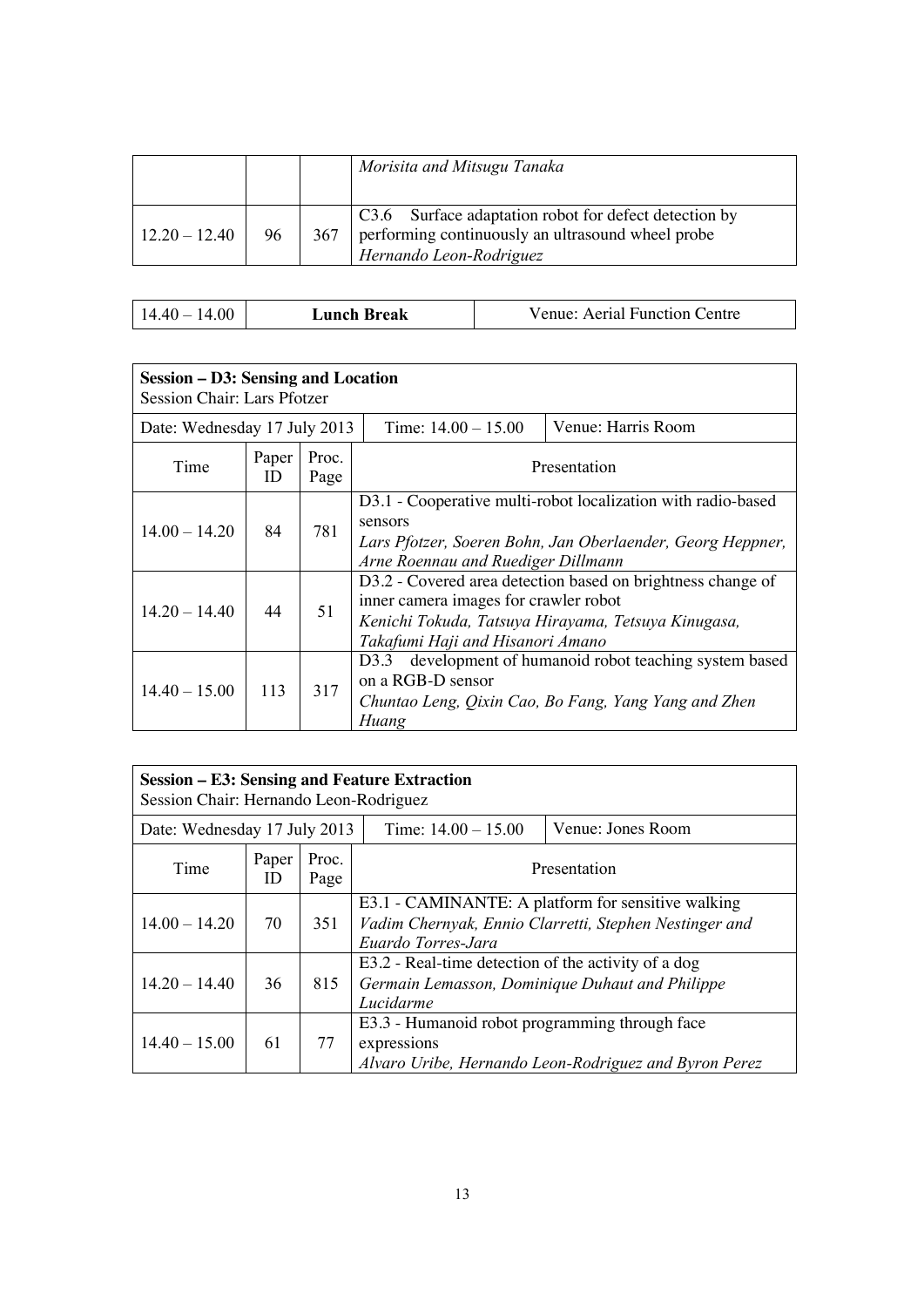| Session – F3: Wheeled Systems<br>Session Chair: Khaled M. Goher |             |               |                                                                                                                                                                                                                         |                      |
|-----------------------------------------------------------------|-------------|---------------|-------------------------------------------------------------------------------------------------------------------------------------------------------------------------------------------------------------------------|----------------------|
| Date: Wednesday 17 July 2013                                    |             |               | Time: $14.00 - 15.00$                                                                                                                                                                                                   | Venue: Broadway Room |
| Time                                                            | Paper<br>ID | Proc.<br>Page | Presentation                                                                                                                                                                                                            |                      |
| $14.00 - 14.20$                                                 | 82          | 609           | F3.1 - Design and locomotion modes of a small wheel-legged<br>robot<br>Ioan Doroftei and Ion Ion                                                                                                                        |                      |
| $14.20 - 14.40$                                                 | 58          | 479           | F3.2 - Design of leaping behavior in a planar model with three<br>compliant and rolling leg<br>Ya-Cheng Chou, Ke-Jung Huang, Wei-Shun Yu and Pei-Chun<br>Lin                                                            |                      |
| $14.40 - 15.00$                                                 | 110         | 133           | F3.3 - Design of a reconfigurable wheelchair with a sit-to-<br>stand facility for a disabled kid<br>K. M. Goher, S. Al-Harthi, M. Al-Rashdi, A. Al-Kindi, L. Al-<br>Hadhrami, M. Shafiq, A. Al Yahmadi and S. Fadhallah |                      |

| 15.20<br>$15.00 -$ | <b>Tea Break</b> | enue: J<br>Lobby |
|--------------------|------------------|------------------|
|--------------------|------------------|------------------|

| $15.40 -$ | Laboratory Tour<br>Centre for Autonomous Systems, University of Technology, Sydney<br>Australian Centre for Field Robotics, University of Sydney |
|-----------|--------------------------------------------------------------------------------------------------------------------------------------------------|
|-----------|--------------------------------------------------------------------------------------------------------------------------------------------------|